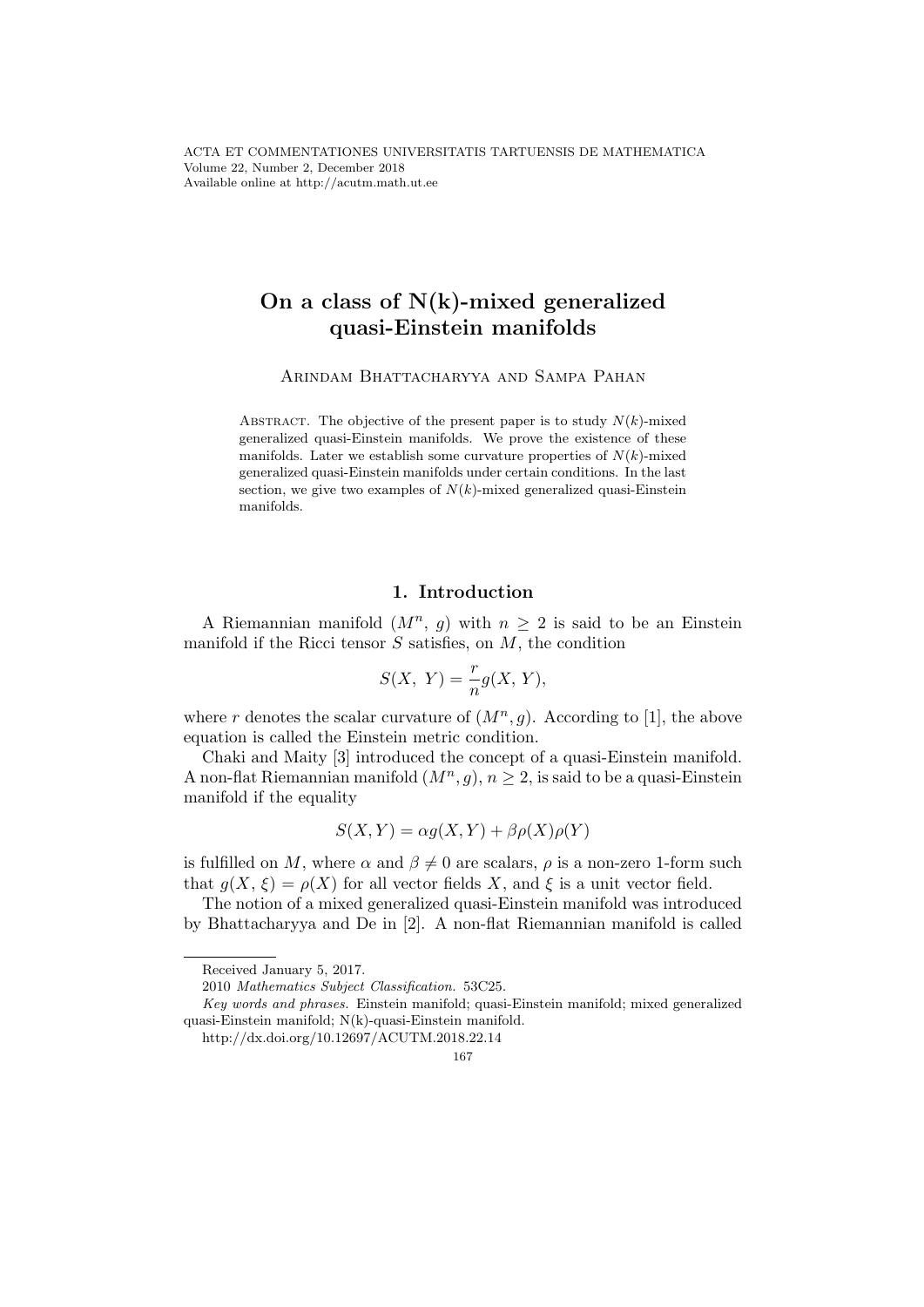a mixed generalized quasi-Einstein manifold if its non-zero Ricci tensor S of type (0,2) satisfies the condition

$$
S(X,Y) = \alpha g(X,Y) + \beta A(X)A(Y) + \gamma B(X)B(Y) + \delta [A(X)B(Y) + B(X)A(Y)],
$$
\n(1)

where  $\alpha, \beta, \gamma, \delta$  are non-zero scalars,  $g(X, U) = A(X), g(X, V) = B(X)$  and  $g(U, V) = 0$ , A, B being two non-zero 1-forms, and U, V are unit vector fields corresponding to the 1-forms  $A$  and  $B$ , respectively. This manifold is denoted by  $MG(QE)<sub>n</sub>$ .

Let R denote the Riemannian curvature tensor of a Riemannian manifold M. The k-nullity distribution  $N(k)$  of the manifold M is defined by (see  $[11]$ 

$$
N(k) : p \to N_p(k) = \{ Z \in T_p M : R(X, Y)Z = k [g(Y, Z)X - g(X, Z))Y] \},
$$
\n(2)

where  $X, Y \in T_pM$  and k is a smooth function. If the generators U, V of a manifold  $\overline{MG}(QE)_n$  belong to  $N(k)$ , then we say that  $(M^n, g)$  is a  $N(k)$ -mixed generalized quasi-Einstein manifold, and we denote it by  $N(k)$ - $MG(QE)<sub>n</sub>$ .

In 2007, Tripathi and Kim [12] studied  $N(k)$ -quasi-Einstein manifolds. They proved that an  $n$ -dimensional conformally flat quasi-Einstein manifold is an  $N\left(\frac{a+b}{n-1}\right)$ -quasi-Einstein manifold. Later many authors (see, for example,  $[10]$ ,  $[7]$ ,  $[13]$ ,  $[8]$ ) have studied different types of  $N(k)$ -quasi-Einstein manifolds.

In this paper, we study the existence of  $N(k)$ -mixed generalized quasi-Einstein manifolds. Ricci-semi-symmetry, and the conharmonic and pseudoprojective curvature tensors of  $N(k)$ - $MG(QE)<sub>n</sub>$  are characterized. We obtain Ricci recurrent, generalized Ricci recurrent and Ricci symmetric manifolds  $N(k)$ - $MG(QE)<sub>n</sub>$ . In the last section, we give two examples of  $N(k)$ mixed generalized quasi-Einstein manifolds.

### 2. Existence of  $N(k)$ -mixed generalized quasi-Einstein manifolds

**Theorem 2.1.** Let  $\mu$ ,  $\lambda$  be nonzero scalars, let U, W be vector fields on M, and let  $Q: T_pM \to T_pM$  be a symmetric endomorphism such that  $S(X,Y) =$  $g(QX,Y)$ . If in a conformally flat Riemannian manifold  $(M^n, g)$ , the Ricci tensor S satisfies the relation

$$
\mu S(Y, W)S(X, Z) + \lambda g(Y, W)g(X, Z) \n= [S(Y, Z)g(X, W) + g(Y, Z)S(X, W)] \n- [S(Y, W)g(X, Z) + S(X, Z)g(Y, W)],
$$
\n(3)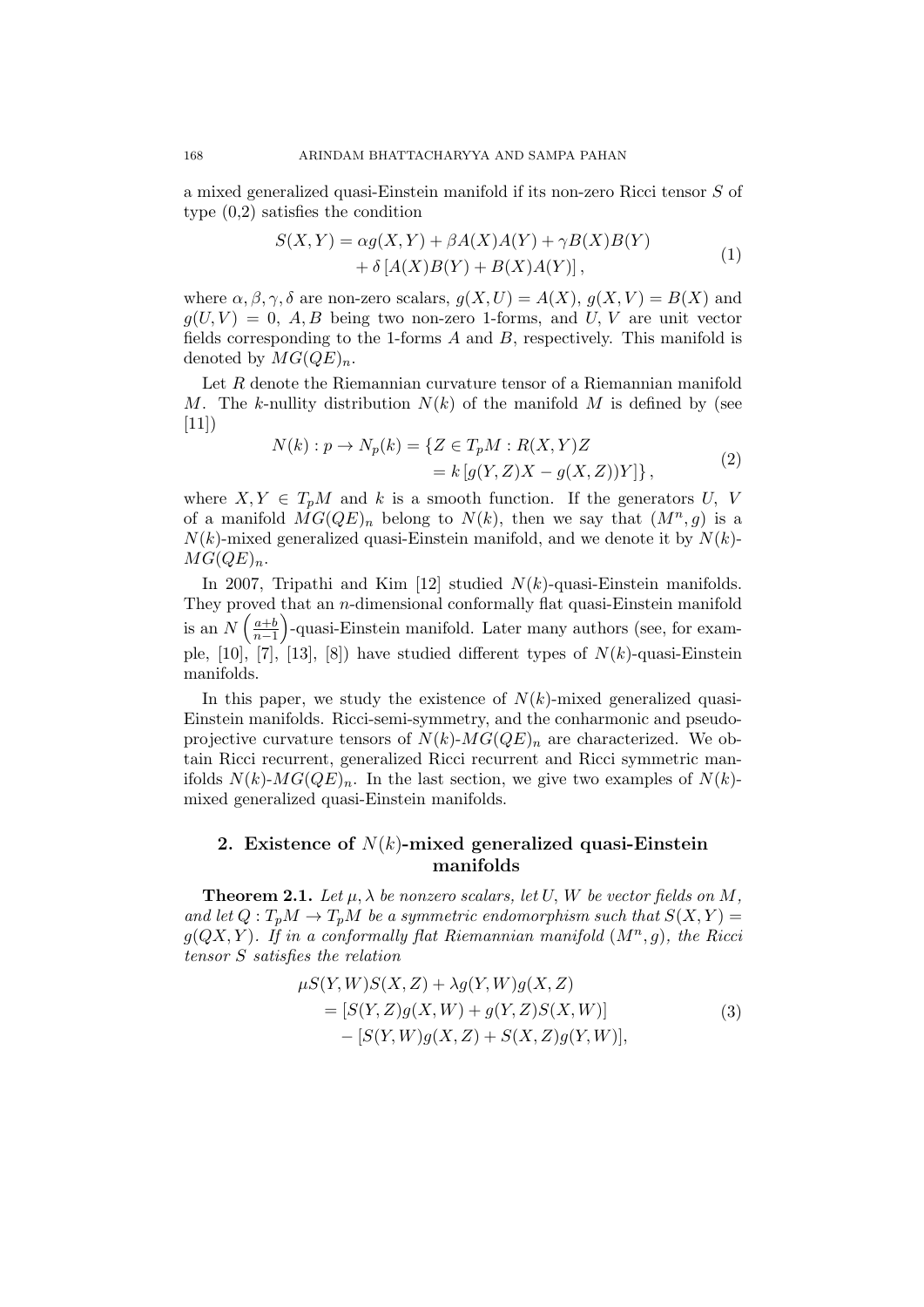and the condition

$$
\lambda g(X, U)Y + \mu g(QX, U)QY = 0 \tag{4}
$$

holds, then  $(M^n, g)$  is a  $N(k)$ -mixed generalized quasi-Einstein manifold.

*Proof.* Let U be the vector field defined by  $g(X, U) = P(X), X \in \chi(M)$ . Taking  $X = W = U$  in (3), we get

$$
S(X,Y)\!=\!\alpha g(X,Y)\!+\!\beta T(X)T(Y)\!+\!\gamma P(X)P(Y)\!+\!\delta[T(X)P(Y)\!+\!P(X)T(Y)],
$$

where  $\alpha = -a/u$ ,  $a = S(U, U)$ ,  $u = g(U, U)$ ,  $\beta = \mu/u$ ,  $\gamma = \lambda/u$ ,  $\delta = 1/u$ , and  $S(U, Z) = S(Z, U) = g(QZ, U) = P(QZ) = T(Z)$ . Therefore,  $(M^n, g)$ is a mixed generalized quasi-Einstein manifold.

If  $(M^n, g)$  is conformally flat, then we have

$$
R(X,Y)Z = \frac{1}{n-2} \{ g(Y,Z)QX - g(X,Z)QY + S(Y,Z)X
$$
  
-S(X,Z)Y\} -  $\frac{r}{(n-1)(n-2)} \{ g(Y,Z)X - g(X,Z)Y \}.$  (5)

Taking  $Z = U$  in (5), for any W we obtain

$$
R(X,Y)U = \frac{1}{n-2} \{ P(Y)QX - P(X)QY + S(Y,U)X -S(X,U)Y \} - \frac{r}{(n-1)(n-2)} \{ P(Y)X - P(X)Y \}.
$$
 (6)

Taking  $Z = U$  in (3), we obtain

$$
[S(Y, U)g(X, W) + g(Y, U)S(X, W)] - [S(X, U)g(Y, W) + S(Y, W)g(X, U)]
$$
  
=  $\mu S(Y, W)S(X, U) + \lambda g(Y, W)g(X, U),$ 

and thus

$$
g(S(Y, U)X + P(Y)QX - \mu T(X)QY - \lambda P(X)Y - S(X, U)Y - P(X)QY, W) = 0.
$$
  
Therefore from (4) we have

$$
S(Y, U)X - S(X, U)Y = P(X)QY - P(Y)QX.
$$

Substituting this in (6), we get

$$
R(X,Y)U = k(P(Y)X - P(X)Y),
$$

where  $k = -\frac{r}{(n-1)(n-2)}$ . Thus  $U \in N_p(k)$ .

Suppose V is a vector field orthogonal to U. Then we have  $V \in N_p(k)$ . Hence  $(M^n, g)$  is a  $N(k)$ -mixed generalized quasi-Einstein manifold.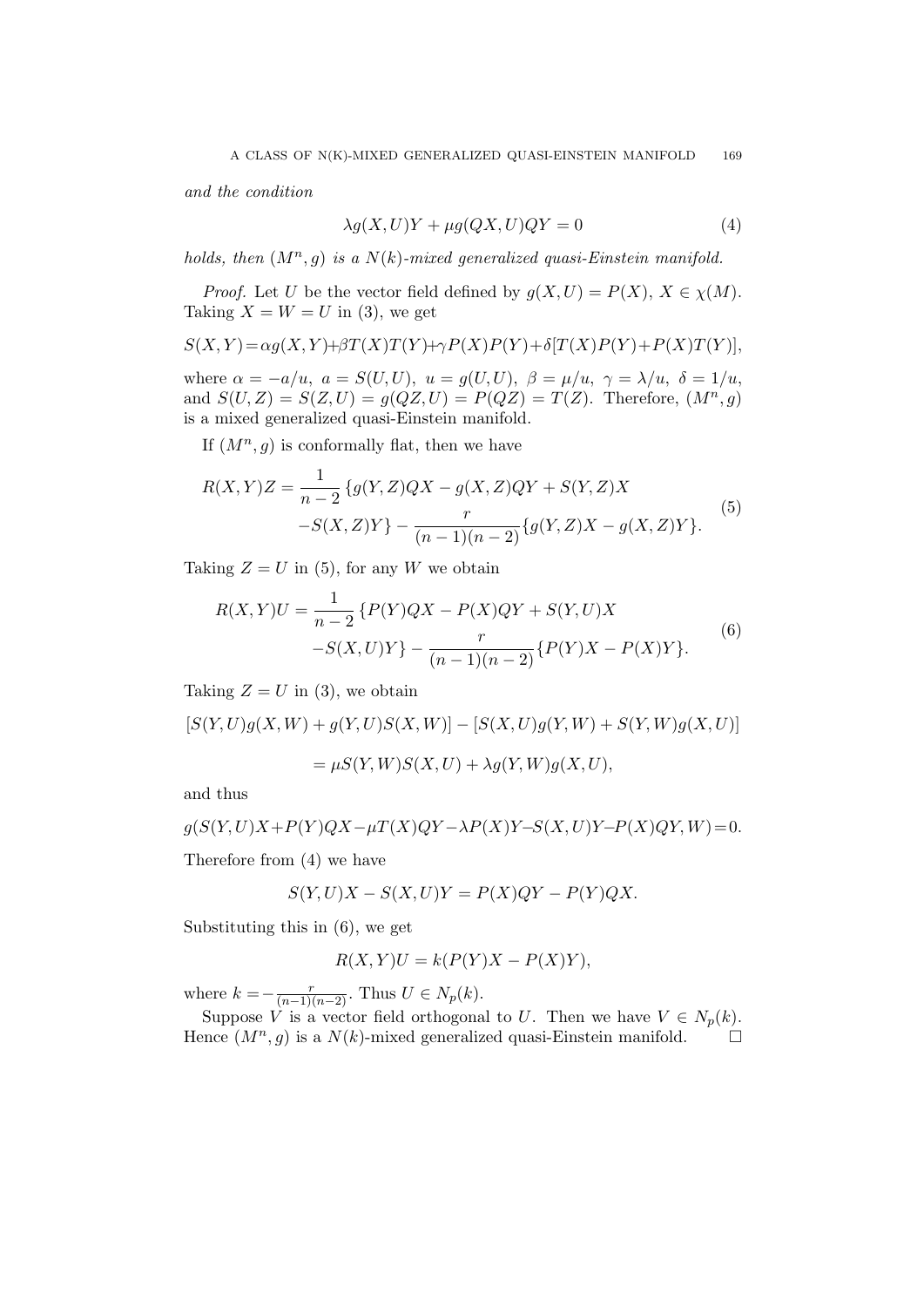## 3. Ricci curvature, eigenvectors and associated scalars of manifolds  $N(k)$ - $MG(QE)$ <sub>n</sub>

From (1), we deduce that

$$
S(U,U)=\alpha+\beta, \ \ S(V,V)=\alpha+\gamma, \ \ S(U,V)=\delta=S(V,U)
$$

since  $g(U, V) = 0$ .

It is well known that  $S(X, X)$  is the Ricci curvature in the direction of a unit vector field  $X$ . Now if  $X$  is a unit vector field in the section spanned by  $U$  and  $V$ , then we have

$$
1 = g(X, X) = g(aU + bV, aU + bV) = a^2 + b^2
$$

since  $g(U, V) = 0$  and  $g(U, U) = 1$ ,  $g(V, V) = 1$ . Now

$$
S(X, X) = S(aU + bV, aU + bV) = \alpha + \beta A(X)A(Y) + \gamma B(X)(Y) + 2\delta A(X)B(X).
$$

Thus we can formulate the following result.

**Theorem 3.1.** In  $N(k)$ - $MG(QE)<sub>n</sub>$ , the Ricci curvature in the direction of U is  $\alpha + \beta$ , and in the direction of V is  $\alpha + \gamma$ . The Ricci curvature in all other directions of the section of U and V is

$$
\alpha + \beta A(X)A(Y) + \gamma B(X)(Y) + 2\delta A(X)B(X).
$$

Let  $(M^n, g)$  be a  $N(k)$ -mixed generalized quasi-Einstein manifold. Since  $U, V \in N_p(k)$ , we have

$$
g(R(X, Y)U, W) = k\{A(Y)g(X, W) - A(X)g(Y, W)\}.
$$

Let  $\{e_1, e_2, \ldots, e_n\}$  be an orthonormal basis of the tangent space  $T_pM$  at any point  $p \in M$ . Putting  $X = W = e_i$  and summing over  $i, 1 \leq i \leq n$ , we obtain

$$
S(Y, U) = k(n-1)A(X). \tag{7}
$$

Similarly,

$$
S(Y, V) = k(n-1)B(X). \tag{8}
$$

From  $(1)$ , we get

$$
S(X, U) = (\alpha + \beta)A(X) + \delta B(X), \qquad (9)
$$

$$
S(X, V) = (\alpha + \gamma)B(X) + \delta A(X). \tag{10}
$$

Substracting  $(8)$  from  $(7)$  and  $(10)$  from  $(9)$ , we see that

$$
k(n-1) = \alpha + \beta - \delta,\tag{11}
$$

$$
k(n-1) = \alpha + \gamma - \delta. \tag{12}
$$

Hence, adding (11) and (12), we obtain

$$
k = \frac{2\alpha + \beta + \gamma - 2\delta}{2(n-1)}.
$$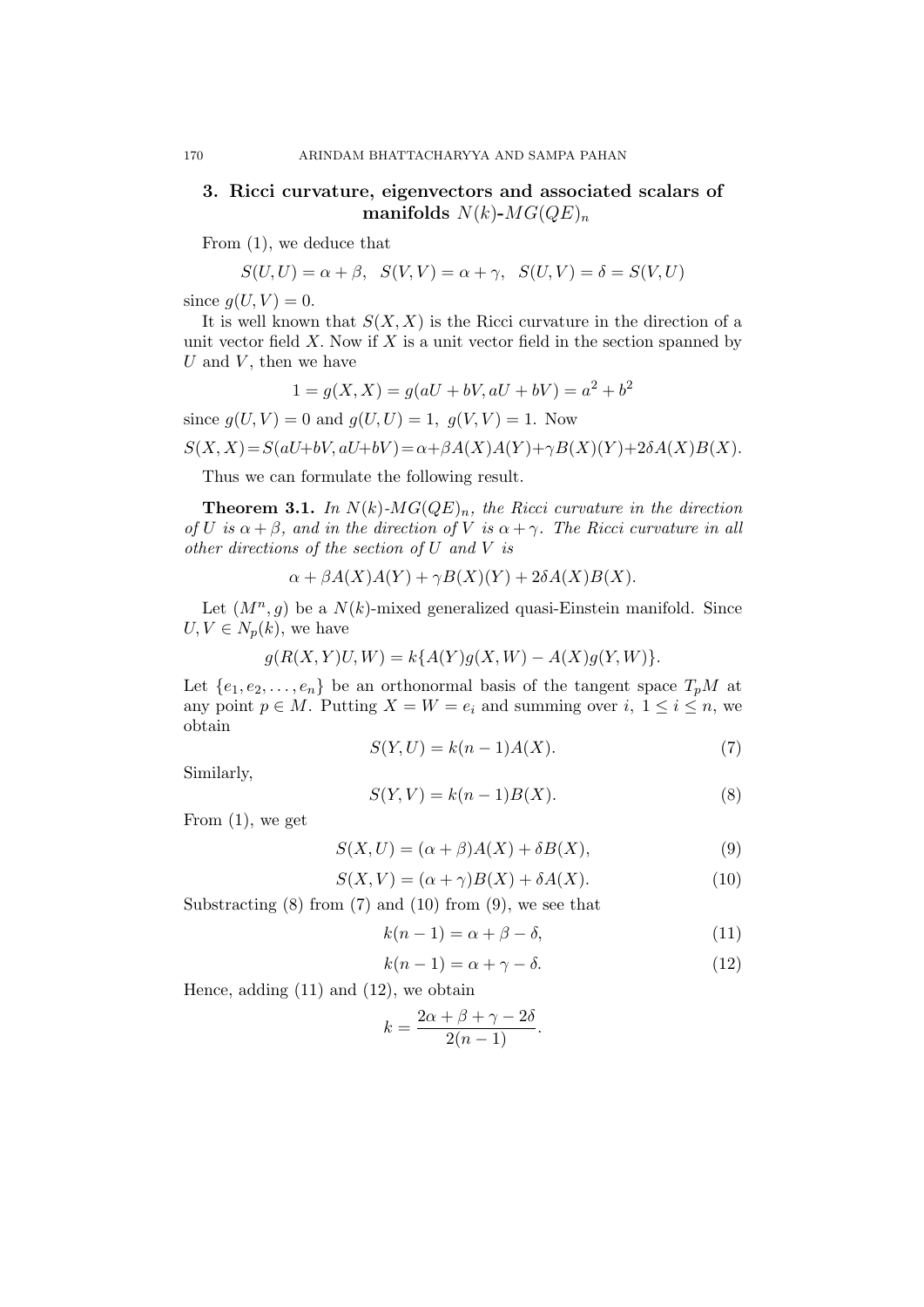Therefore,

$$
S(X, U) = \frac{2\alpha + \beta + \gamma - 2\delta}{2}g(X, U)
$$

and

$$
S(X,V) = \frac{2\alpha + \beta + \gamma - 2\delta}{2}g(X,V).
$$

Consequently,  $U$  and  $V$  are eigenvectors corresponding to the eigenvalue  $(2\alpha + \beta + \gamma - 2\delta)/2.$ 

## 4. Curvature tensors of manifolds  $N(k)$ - $MG(QE)<sub>n</sub>$

Let  $(M, g)$  be a Riemannian manifold of dimension n. The conharmonic curvature tensor is defined by

$$
\bar{C}(X,Y)Z = R(X,Y)Z - \frac{1}{n-2} \{ S(Y,Z)X - S(X,Z)Y + g(Y,Z)QX - g(X,Z)QY \},
$$
\n(13)

where  $X, Y, Z \in \chi(M)$  and Q is the Ricci operator.

The pseudo-projective curvature tensor is defined by (see [9])

$$
\bar{P}(X,Y)Z = aR(X,Y)Z + b\{S(Y,Z)X - S(X,Z)Y\} - \frac{r}{n}\left[\frac{a}{n-1} + b\right]\{g(Y,Z)X - g(X,Z)Y\},
$$
\n(14)

where  $X, Y, Z \in \chi(M), a, b \neq 0$  are constants, Q is the Ricci operator, and r is the scalar curvature.

Now we establish the following theorems.

**Theorem 4.1.** An n-dimensional  $N(k)$ -mixed generalized quasi-Einstein manifold M satisfies the condition  $\overline{C}(U, Y) \cdot S = 0$  if and only if

$$
k(n-2) [n(\alpha + \beta) - r] - [n(\alpha + \beta)^2 + (n-1)\delta^2
$$
  

$$
-\alpha(\gamma + r) - \gamma(\gamma + \delta) - \beta(\beta + \alpha)] = 0,
$$

and the condition  $\overline{C}(V, Y) \cdot S = 0$  if and only if

$$
k(n-2) [n(\alpha + \gamma) - r] - [n(\alpha + \gamma)^2 + (n-1)\delta^2
$$
  
- $\alpha(\beta + r) - \beta(\beta + \delta) - \gamma(\gamma + \alpha)] = 0,$ 

where r is the scalar curvature.

*Proof.* Since  $\overline{C}(U, Y) \cdot S = 0$ , we have

$$
S(\bar{C}(U,Y)Z,W) + S(Z,\bar{C}(U,Y)W) = 0.
$$
\n(15)

Then, by  $(2)$  and  $(13)$ , we have that

 $k[g(Y, Z)S(U, W) - g(U, Z)S(Y, W) + g(Y, W)S(U, Z) - g(U, W)S(Y, Z)]$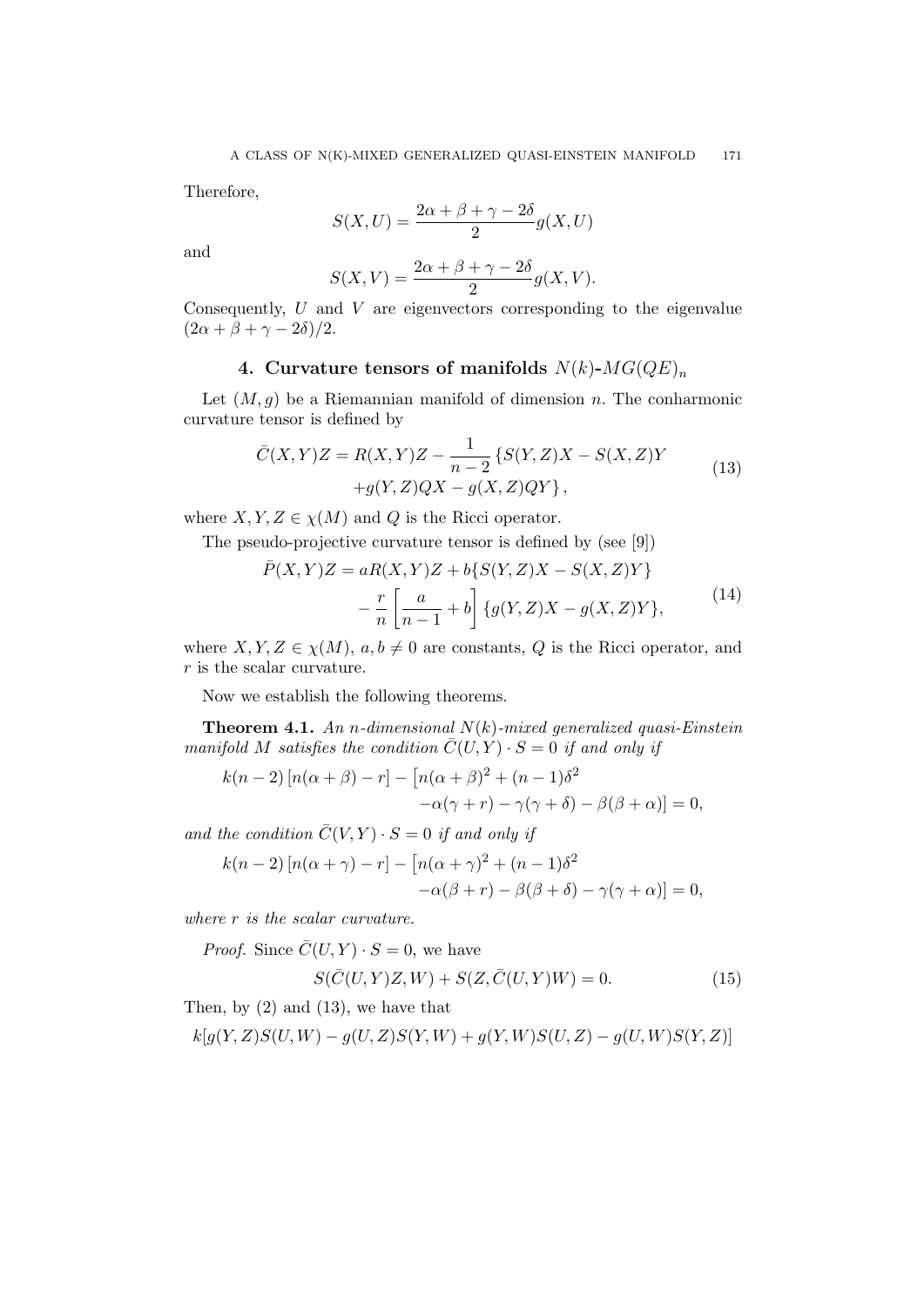$$
-\frac{1}{n-2}[g(Y,Z)S(QU,W) - g(U,Z)S(QY,W) + g(Y,W)S(QU,Z) - g(U,W)S(QY,Z)] = 0.
$$

Putting  $W = U$ , we get

$$
k[g(Y, Z)S(U, U) - g(U, Z)S(Y, U) + g(Y, U)S(U, Z) - g(U, U)S(Y, Z)] - \frac{1}{n-2}[g(Y, Z)S(QU, U) - g(U, Z)S(QY, U) \quad (16)+ g(Y, U)S(QU, Z) - g(U, U)S(QY, Z)] = 0.
$$

From (1), we have

$$
QX = \alpha X + \beta A(X)U + \gamma B(X)V + \delta[A(X)V + B(X)U].
$$
 (17)

From (16), we get

$$
k[g(Y, Z)(\alpha + \beta) - g(U, Z)(\alpha g(Y, U) + \beta A(Y)\delta B(Y))
$$
  
+  $g(Y, U)(\alpha g(Z, U) + \beta A(Z) + \delta B(Z)) - S(Y, Z)]$   
- 
$$
\frac{1}{n-2}[g(Y, Z)S(\alpha U + \beta U + \delta V, U) - g(U, Z)S(\alpha Y
$$
  
+  $\beta A(Y)U + \gamma B(Y)V + \delta[A(Y)V + B(Y)U], U)$   
+  $g(Y, U)S(\alpha U + \beta U + \delta V, Z) - S(\alpha Y + \beta A(Y)U + \gamma B(Y)V$   
+  $\delta[A(Y)V + B(Y)U], Z)] = 0.$  (18)

Let  $\{e_1, e_2, ..., e_n\}$  be an orthonormal basis of the tangent space  $T_pM$  at any point  $p \in M$ . Putting  $Y = Z = e_i$  and summing over  $i, 1 \leq i \leq n$ , we obtain

$$
k(n-2)[n(\alpha+\beta)-r] - [n(\alpha+\beta)^2 + (n-1)\delta^2
$$
  

$$
-\alpha(\gamma+r) - \gamma(\gamma+\delta) - \beta(\beta+\alpha)] = 0.
$$

Similarly, we get that  $\overline{C}(V, Y) \cdot S = 0$  if and only if

$$
k(n-2) [n(\alpha + \gamma) - r] - [n(\alpha + \gamma)^2 + (n-1)\delta^2
$$
  
 
$$
-\alpha(\beta + r) - \beta(\beta + \delta) - \gamma(\gamma + \alpha)] = 0,
$$

The theorem has been proved.  $\hfill \square$ 

**Theorem 4.2.** A n-dimensional  $N(k)$ -mixed generalized quasi-Einstein manifold M satisfies the condition  $\overline{P}(U, Y) \cdot S = 0$  if and only if either  $ak - \frac{r}{n}$  $\frac{r}{n}\left(\frac{a}{n-1}+b\right)=0$  or  $n(\alpha+\beta)=r$ , and the condition  $\bar{P}(V,Y)\cdot S=0$  if and only if either  $ak - \frac{r}{n}$  $\frac{r}{n}\left(\frac{a}{n-1}+b\right)=0$  or  $n(\alpha+\gamma)=r$ .

*Proof.* Since  $\bar{P}(U, Y) \cdot S = 0$ , we have

$$
S(\bar{P}(U,Y)Z,W) + S(Z,\bar{P}(U,Y)W) = 0.
$$
\n(19)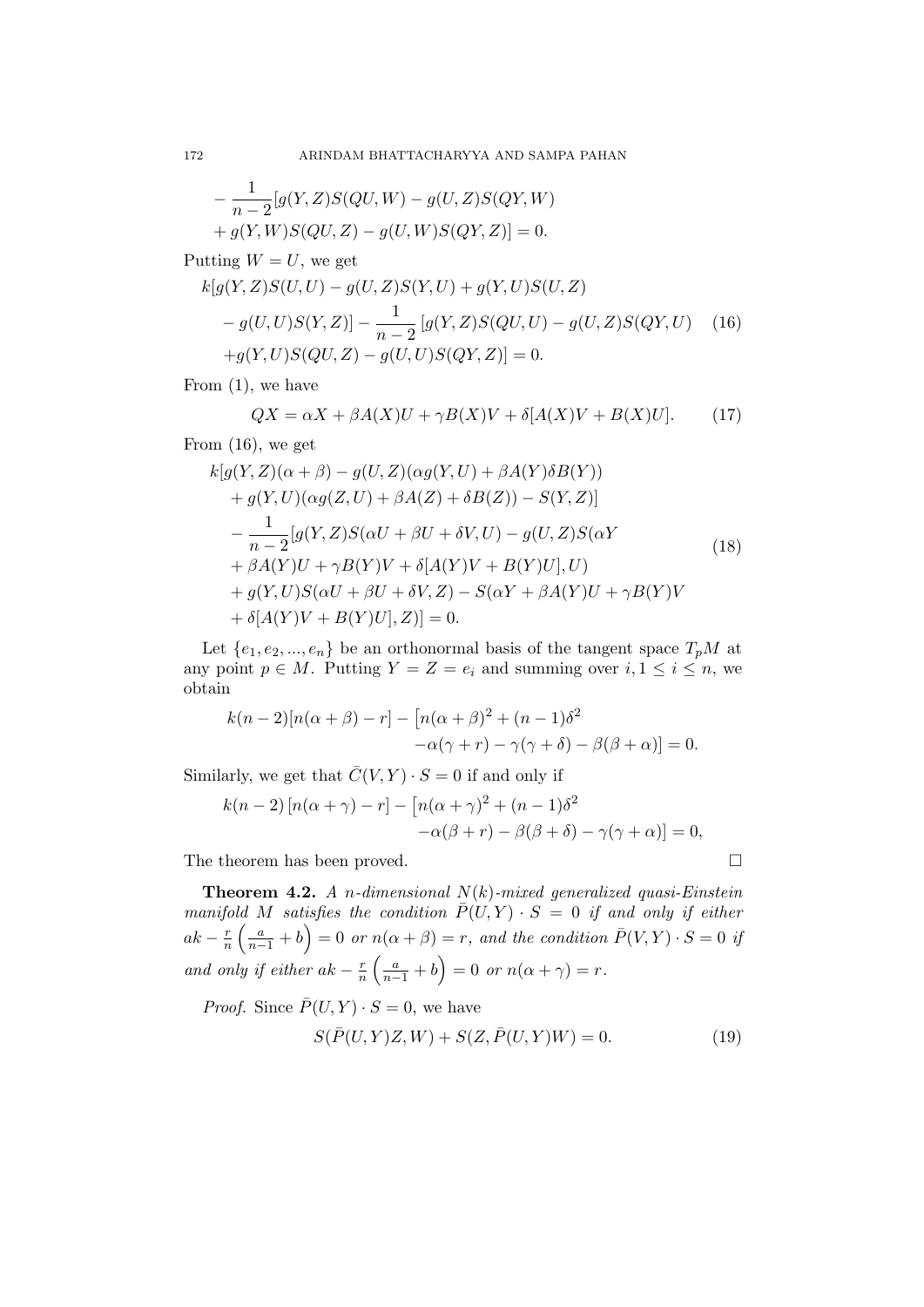By  $(2)$  and  $(14)$ , we get

$$
\[ak - \frac{r}{n}(\frac{a}{n-1} + b)\] [g(Y, Z)S(U, W) - g(U, Z)S(Y, W) + g(Y, W)S(U, Z) - g(U, W)S(Y, Z)] = 0.\]
$$

Putting  $W = U$ , we obtain

$$
\[ak - \frac{r}{n}(\frac{a}{n-1} + b)] \left[g(Y, Z)(\alpha + \beta) - g(U, Z)[\alpha g(Y, U) + \beta A(Y) + \delta B(Y)\right] + g(Y, U)[\alpha g(Z, U) + \beta A(Z) + \delta B(Z)] - S(Y, Z)] = 0.
$$
\n(20)

Let  $\{e_1, e_2, ..., e_n\}$  be an orthonormal basis of the tangent space  $T_pM$  at any point  $p \in M$ . Putting  $Y = Z = e_i$  and summing over  $i, 1 \leq i \leq n$ , we obtain  $ak - \frac{r}{n}$  $\frac{r}{n} \left( \frac{a}{n-1} + b \right) = 0$  or  $n(\alpha + \beta) = r$ .

Similarly, we get that  $\bar{P}(V, Y) \cdot S = 0$  if and only if either  $ak-\frac{r}{n}$  $\frac{r}{n}\left(\frac{a}{n-1}+b\right)=$ 0 or  $n(\alpha + \gamma) = r$ .

This completes the proof.

#### 5. Ricci-recurrent manifolds  $N(k)$ - $MG(QE)<sub>n</sub>$

A manifold  $N(k)$ - $MG(QE)<sub>n</sub>$  is said to be Ricci-recurrent if its Ricci tensor S of type  $(0, 2)$  satisfies the condition

$$
(\nabla_X S)(Y,Z) = L(X)S(Y,Z),\tag{21}
$$

where L is the nonzero 1-form such that  $L(X) = g(X, \xi)$  holds,  $\xi$  being the associated vector field of the 1-form L.

A manifold  $N(k)$ - $MG(QE)<sub>n</sub>$  is said to be generalized Ricci-recurrent if its Ricci tensor  $S$  of type  $(0, 2)$  satisfies the condition

$$
(\nabla_X S)(Y, Z) = F(X)S(Y, Z) + G(X)g(Y, Z),
$$
\n(22)

where F, G are the nonzero 1-forms such that  $F(X) = q(X, \xi_1), G(X) =$  $g(X, \xi_2)$ , and  $\xi_1, \xi_2$  are associated vector fields of the 1-forms F, G, respectively.

We prove the following proposition.

Proposition 5.1. Let F, G be nonzero 1-forms. In a generalized Riccirecurrent manifold  $N(k)$ - $MG(QE)<sub>n</sub>$ , the following statements are true.

(i) If U is a parallel vector field, then  $X(\alpha + \beta) = (\alpha + \beta)F(X) + G(X)$ .

(ii) If V is a parallel vector field, then  $X(\alpha + \gamma) = (\alpha + \gamma)F(X) + G(X)$ .

*Proof.* Putting  $Y = Z = U$  in (22), we get

$$
(\nabla_X S)(U, U) = (\alpha + \beta)F(X) + G(X).
$$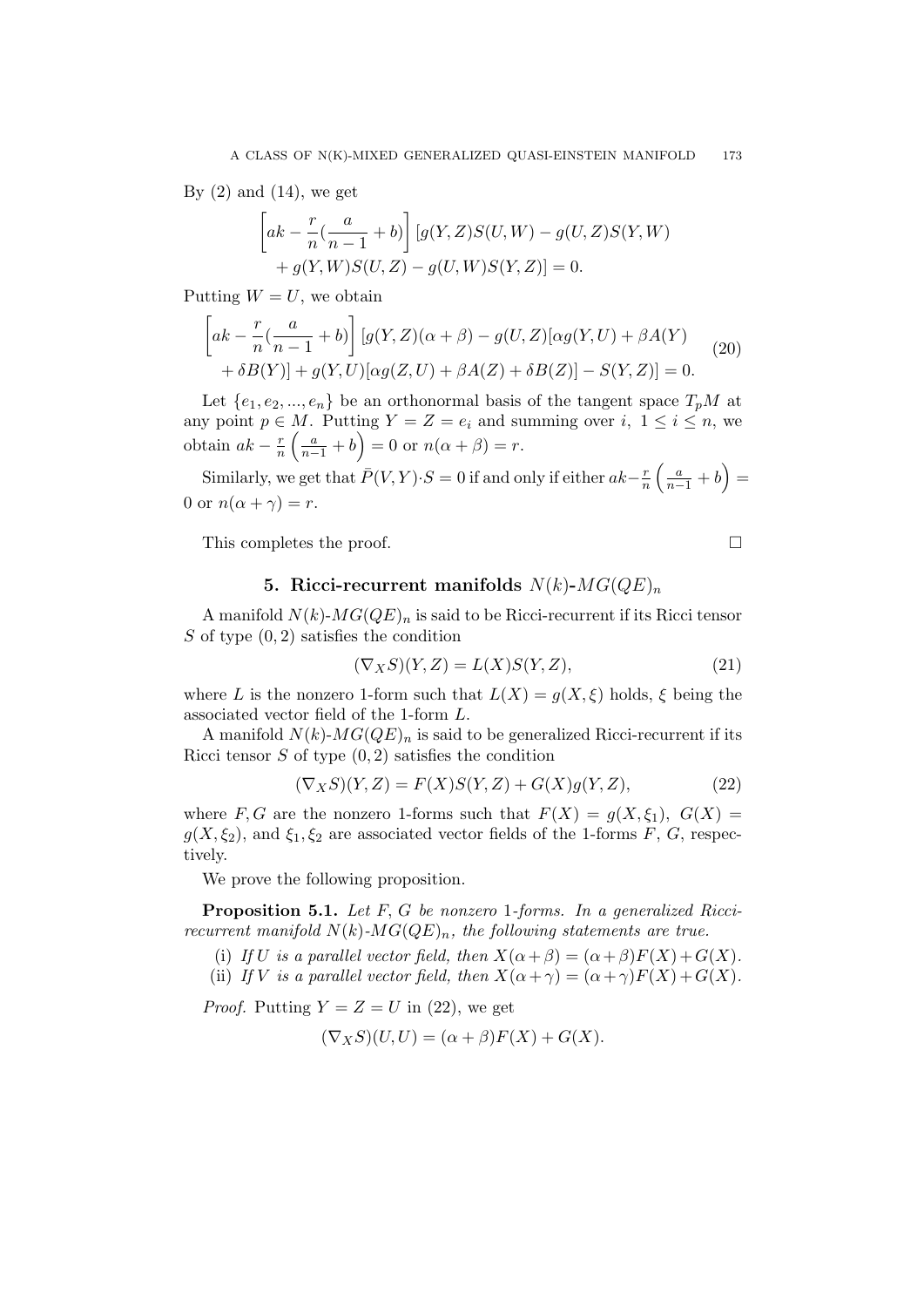On the other hand, we have

$$
(\nabla_X S)(U, U) = X(\alpha + \beta) - 2\delta S(\nabla_X U, U),
$$

i.e.,

$$
2[(\alpha + \beta)A(\nabla_X U) + \delta B(\nabla_X U)] = X(\alpha + \beta) - (\alpha + \beta)F(X) - G(X).
$$

Since U is parallel vector field,  $\nabla_X U = 0$ . Then from the above we get

$$
X(\alpha + \beta) = (\alpha + \beta)F(X) + G(X).
$$

Similarly we can show that if  $V$  is a parallel vector field, then

$$
X(\alpha + \gamma) = (\alpha + \gamma)F(X) + G(X).
$$

The proof is complete.

From the previous proposition we have the following corollary.

Corollary 5.1. Let L be a nonzero 1-form. In a Ricci-recurrent manifold  $N(k)$ - $MG(QE)<sub>n</sub>$ , the following statements hold.

- (i) If U is parallel vector field, then  $d(\alpha + \beta)(X) = (\alpha + \beta)L(X)$ .
- (ii) If V is parallel vector field, then  $d(\alpha + \gamma)(X) = (\alpha + \gamma)L(X)$ .

## 6. Ricci-symmetric manifolds  $N(k)$ - $MG(QE)<sub>n</sub>$

A Riemannian manifold  $(M^n, g)$  is said to be Ricci-semi-symmetric if the relation  $R(X, Y) \cdot S = 0$  holds, where  $R(X, Y)$  is the curvature operator and S is the Ricci tensor of type  $(0, 2)$ .

**Theorem 6.1.** An  $N(k)$ -mixed generalized quasi-Einstein manifold satisfies the relations  $R(U, Y) \cdot S = 0$  and  $R(V, Y) \cdot S = 0$  if and only if  $k = 0$ .

*Proof.* Let  $(M^n, g)$  be a Ricci-semi-symmetric manifold  $N(k)$ - $MG(QE)<sub>n</sub>$ . Then we have

$$
S(R(X, Y)Z, W) + S(Z, R(X, Y)W) = 0.
$$
\n(23)

Putting  $X = V$  in (23), we obtain

 $k{q(Y,Z)S(V,W) - B(Z)S(Y,W) + q(Y,W)S(Z,V) - B(W)S(Z,Y)} = 0.$ (24)

Putting  $W = V$ , we get

$$
k\{(\alpha + \gamma)g(Y, Z) - \delta A(Y)B(Z) + \delta A(Y)B(Z) - S(Y, Z)\} = 0.
$$

Hence either  $k = 0$  or

$$
(\alpha + \gamma)g(Y, Z) - \delta A(Y)B(Z) + dA(Y)B(Z) - S(Y, Z) = 0.
$$

If  $k \neq 0$ , then in the second case the manifold becomes an  $N(k)$ -mixed quasi-Einstein manifold (see [6]) which is not possible. Therefore we must have  $k=0.$ 

Conversely, suppose  $k = 0$ . Then we obtain that  $R(V, Y) \cdot S = 0$ .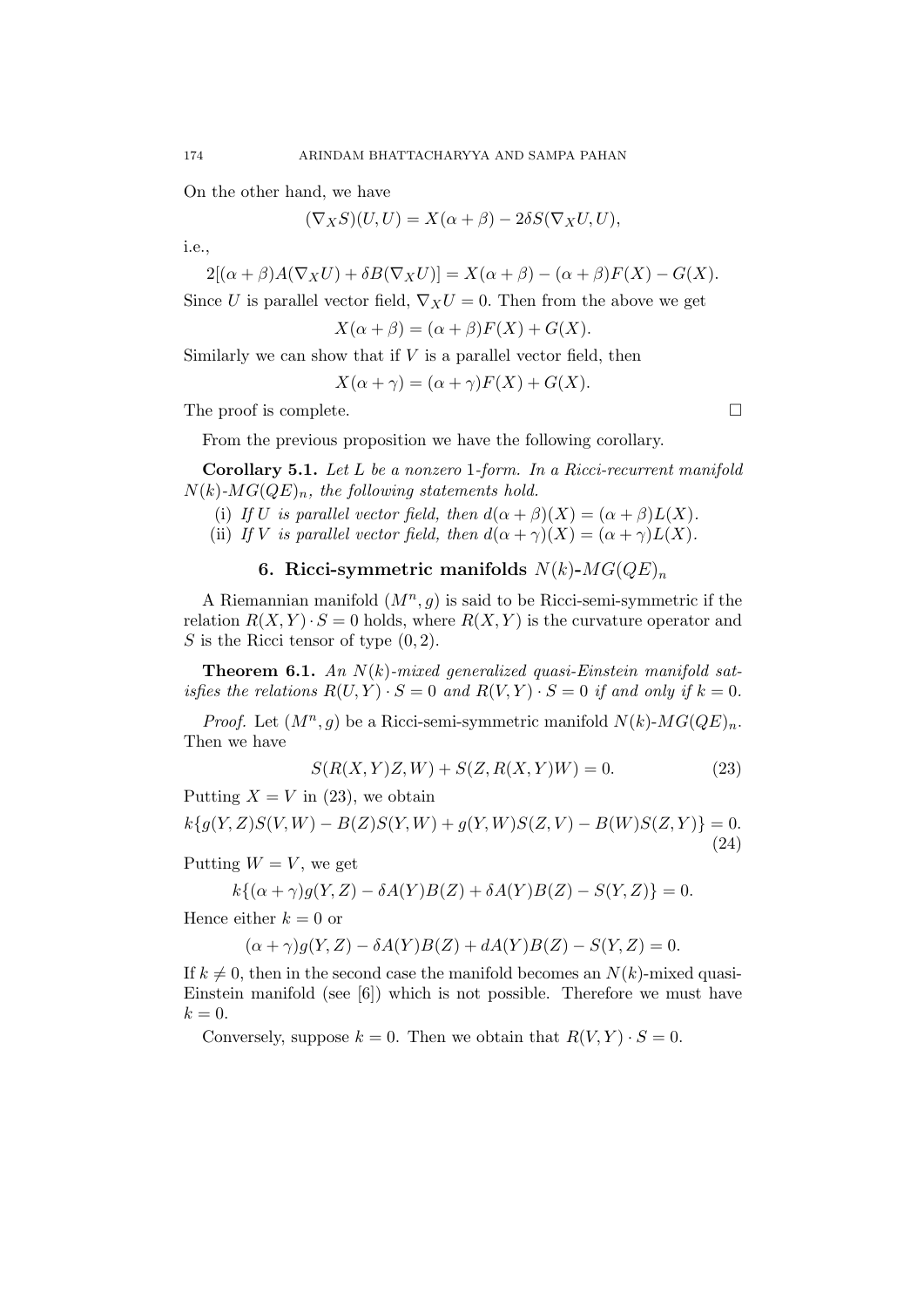Similarly, we get that  $R(U, Y) \cdot S = 0$  if and only if  $k = 0$ , and the proof is complete.

A manifold  $N(k)$ - $M(GQ)<sub>n</sub>$  is said to be Ricci-symmetric if its Ricci tensor S of type  $(0, 2)$  satisfies the condition

$$
(\nabla_X S)(Y, Z) = 0 \tag{25}
$$

for all  $X, Y, Z \in \chi(M)$ .

**Proposition 6.1.** If a manifold  $N(k)$ - $MG(QE)$ <sub>n</sub> with constant associated scalar is Ricci-symmetric with Levi-Civita connection  $\nabla$ , and U is a parallel vector field, then  $b(\nabla_X A)(Y) + d(\nabla_X B)(Y) = 0.$ 

*Proof.* First, putting  $Z = U$  in (25), where U is a parallel vector field, we have

$$
\beta(\nabla_X A)(Y) + \delta(\nabla_X B)(Y) = 0.
$$

Similarly, if  $V$  is a parallel vector field and  $M$  is Ricci-symmetric manifold  $N(k)$ - $MG(QE)<sub>n</sub>$ , then we can show that

$$
\gamma(\nabla_X B)(Y) + \delta(\nabla_X A)(Y) = 0,
$$

which completes the proof.

**Corollary 6.1.** If a manifold  $N(k)$ - $MG(QE)<sub>n</sub>$  with constant associated scalar is Ricci-symmetric with Levi-Civita connection  $\nabla$ , and V is a parallel vector field, then

$$
\gamma(\nabla_X B)(Y) + \delta(\nabla_X A)(Y) = 0.
$$

## 7. Examples of manifolds  $N(k)$ - $MG(QE)<sub>n</sub>$

**Example 7.1.** Let us consider a Riemannian metric g on  $R<sup>4</sup>$  determined by

$$
ds^{2} = g_{ij}dx^{i}dx^{j} = (1+2p)[(dx^{1})^{2} + (dx^{2})^{2} + (dx^{3})^{2} + (dx^{4})^{2}],
$$

where  $i, j = 1, 2, 3, 4$  and  $p = k^{-2}e^{x}$ , k is constant. Then the only nonvanishing components of Christofell symbols, the curvature tensors, and the Ricci tensors are

$$
\Gamma_{22}^{1} = \Gamma_{33}^{1} = \Gamma_{44}^{1} = -\frac{p}{1+2p},
$$
  
\n
$$
\Gamma_{11}^{1} = \Gamma_{12}^{2} = \Gamma_{13}^{3} = \Gamma_{14}^{4} = \frac{p}{1+2p},
$$
  
\n
$$
R_{1221} = R_{1331} = R_{1441} = \frac{p}{1+2p},
$$
  
\n
$$
R_{2332} = R_{2442} = R_{3443} = \frac{p^2}{1+2p},
$$
  
\n
$$
R_{11} = \frac{3p}{(1+2p)^2}, R_{22} = R_{33} = R_{44} = \frac{p}{(1+2p)}.
$$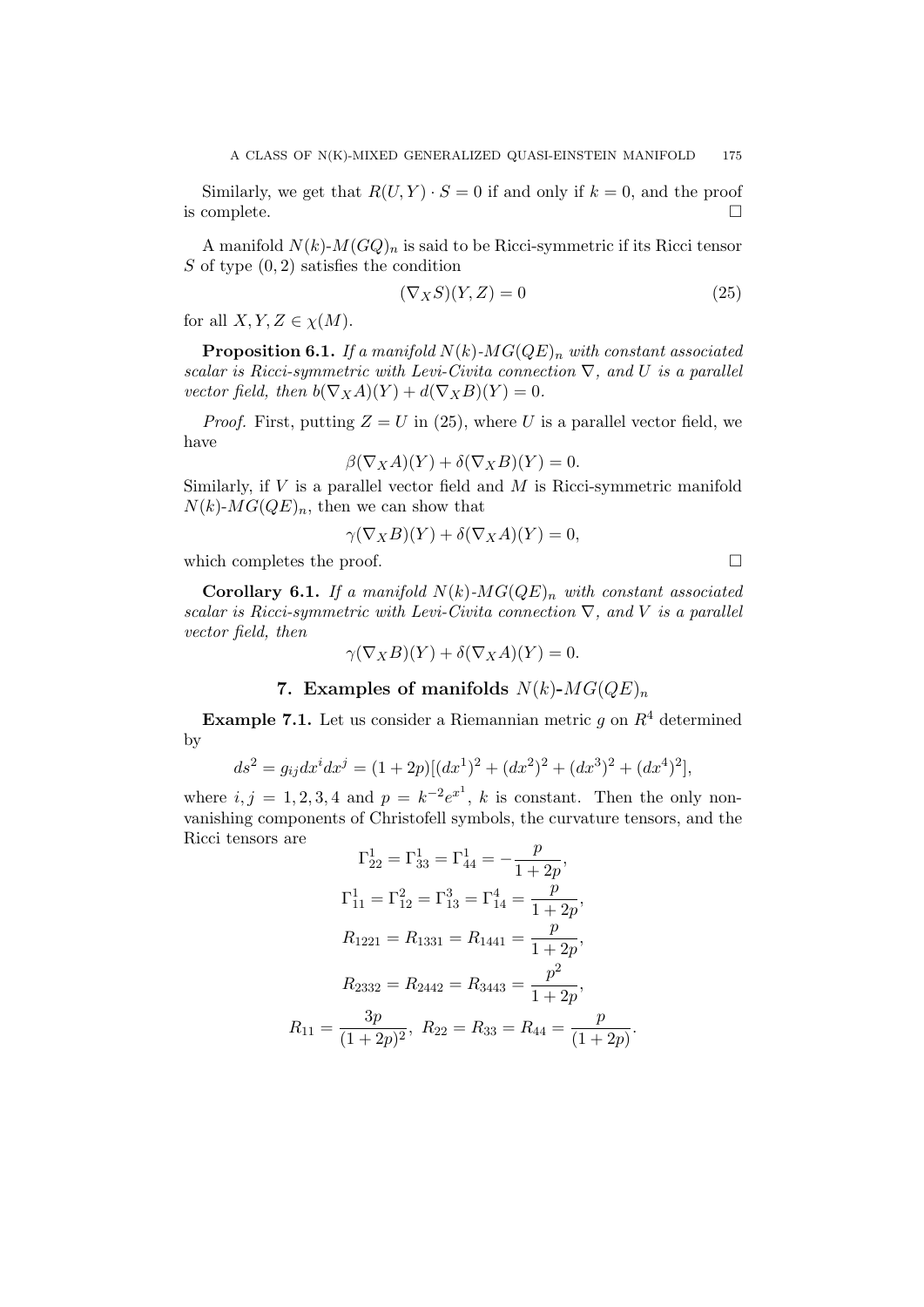Let us consider the associated scalars  $\alpha, \beta, \gamma, \delta$  defined by

$$
\alpha = \frac{p}{(1+2p)^2}, \ \beta = \frac{2p}{(1+2p)^3}, \ \gamma = \frac{p}{(1+2p)^3}, \ \delta = -\frac{p}{2(1+2p)^2},
$$

and the 1-forms

$$
A_i(x) = B_i(x) = \begin{cases} \sqrt{1+2p} & \text{if } i = 1, \\ 0 & \text{otherwise,} \end{cases}
$$

where generators are unit vector fields. Then we have

- (i)  $R_{11} = \alpha g_{11} + \beta A_1 A_1 + \gamma B_1 B_1 + \delta [A_1 B_1 + A_1 B_1],$ (ii)  $R_{22} = \alpha g_{22} + \beta A_2 A_2 + \gamma B_2 B_2 + \delta [A_2 B_2 + A_2 B_2],$ (iii)  $R_{33} = \alpha q_{33} + \beta A_3 A_3 + \gamma B_3 B_3 + \delta [A_3 B_3 + A_3 B_3],$
- (iv)  $R_{44} = \alpha g_{44} + \beta A_4 A_4 + \gamma B_4 B_4 + \delta [A_4 B_4 + A_4 B_4].$

Since all the cases  $(i)$ – $(iv)$  are trivial, we can say that

$$
R_{ij} = \alpha g_{ij} + \beta A_i A_j + \gamma B_i B_j + \delta [A_i B_j + A_j B_i], \quad i, j = 1, 2, 3, 4.
$$

So,  $(R<sup>4</sup>, g)$  is a mixed generalized quasi-Einstein manifold with non-zero and non-constant scalar curvature. We can say that  $(M^4, g)$  is an  $N(\frac{p(2+p)}{2(1+2p)})$  $rac{p(2+p)}{3(1+2p)^3}$ )mixed generalized quasi-Einstein manifold.

**Example 7.2.** Let us consider a Riemannian metric g on  $R^4$  by

$$
ds^{2} = g_{ij}dx^{i}dx^{j} = (dx^{1})^{2} + e^{x^{1}+x^{2}}(dx^{2})^{2}
$$

$$
+ e^{x^{1}+x^{3}}(dx^{3})^{2} + e^{x^{1}+x^{4}}(dx^{4})^{2}, \quad i, j = 1, 2, 3, 4.
$$

Then the only non-vanishing components of Christofell symbols, the curvature tensors, and the Ricci tensors are

$$
\Gamma_{22}^{1} = -\frac{1}{2}e^{x^{1}+x^{2}}, \ \Gamma_{33}^{1} = -\frac{1}{2}e^{x^{1}+x^{3}}, \ \Gamma_{44}^{1} = -\frac{1}{2}e^{x^{1}+x^{4}},
$$

$$
\Gamma_{22}^{2} = \Gamma_{33}^{3} = \Gamma_{44}^{4} = \frac{1}{2} = \Gamma_{12}^{2} = \Gamma_{13}^{3} = \Gamma_{14}^{4},
$$

$$
R_{1221} = \frac{1}{4}e^{x^{1}+x^{2}}, \ R_{1331} = \frac{1}{4}e^{x^{1}+x^{3}}, \ R_{1441} = \frac{1}{4}e^{x^{1}+x^{4}},
$$

$$
R_{2332} = \frac{1}{4}e^{2x^{1}+x^{2}+x^{3}}, \ R_{2442} = \frac{1}{4}e^{2x^{1}+x^{2}+x^{4}}, \ R_{3443} = \frac{1}{4}e^{2x^{1}+x^{3}+x^{4}},
$$

$$
R_{11} = \frac{3}{4}, \ R_{22} = \frac{3}{4}e^{x^{1}+x^{2}}, \ R_{33} = \frac{3}{4}e^{x^{1}+x^{3}}, \ R_{44} = \frac{3}{4}e^{x^{1}+x^{4}}.
$$

Let us consider the associated scalars  $\alpha, \beta, \gamma, \delta$  defined by

$$
\alpha = \frac{3}{4}, \ \beta = e^{x^1}, \ \gamma = \frac{2}{e^{x^1}}, \ \delta = -\frac{2}{\sqrt{2}},
$$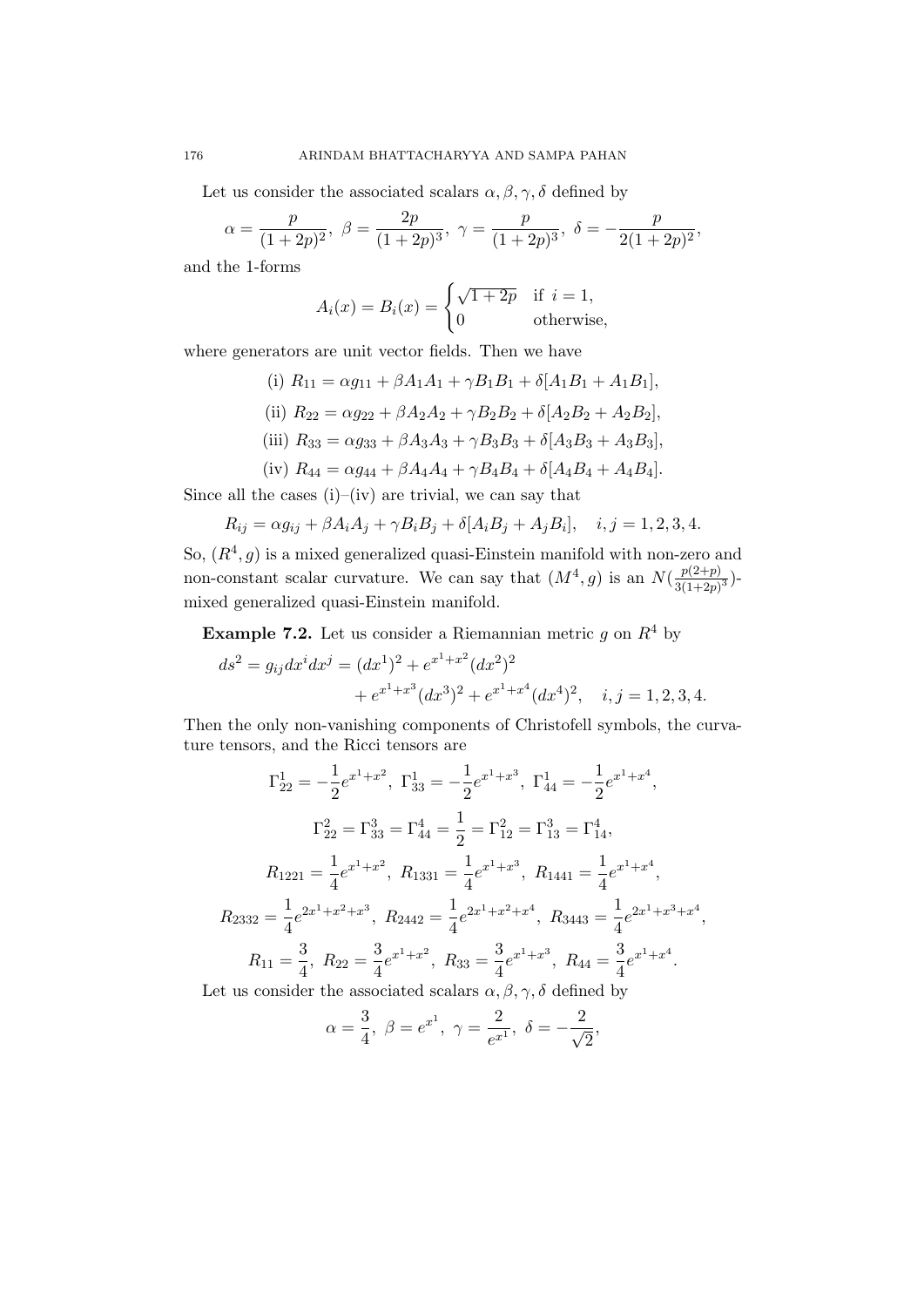and the 1-forms

$$
A_i(x) = \begin{cases} \frac{\sqrt{2}}{\sqrt{e^{x^1}}} & \text{if } i = 1, \\ 0 & \text{otherwise,} \end{cases} \quad B_i(x) = \begin{cases} \sqrt{e^{x^1}} & \text{if } i = 1, \\ 0 & \text{otherwise,} \end{cases}
$$

where generators are unit vector fields. Then we have

(i) 
$$
R_{11} = \alpha g_{11} + \beta A_1 A_1 + \gamma B_1 B_1 + \delta [A_1 B_1 + A_1 B_1],
$$

(ii) 
$$
R_{22} = \alpha g_{22} + \beta A_2 A_2 + \gamma B_2 B_2 + \delta [A_2 B_2 + A_2 B_2],
$$

(iii) 
$$
R_{33} = \alpha g_{33} + \beta A_3 A_3 + \gamma B_3 B_3 + \delta [A_3 B_3 + A_3 B_3],
$$

(iv) 
$$
R_{44} = \alpha g_{44} + \beta A_4 A_4 + \gamma B_4 B_4 + \delta [A_4 B_4 + A_4 B_4].
$$

Since all the cases  $(i)$ – $(iv)$  are trivial, we can say that

$$
R_{ij} = \alpha g_{ij} + \beta A_i A_j + \gamma B_i B_j + \delta [A_i B_j + A_j B_i], \quad i, j = 1, 2, 3, 4.
$$

So, in this case  $(R^4, g)$  is a mixed generalized quasi-Einstein manifold. We can easily see that  $(M^4, g)$  is an N  $\int 2\sqrt{2} (e^{x^1})^2 + 4\sqrt{2} + 8e^{x^1} + 3\sqrt{2}e^{x^1}$  $\sqrt{2}e^{x}$ <sup>1</sup>  $\setminus$ -mixed generalized quasi-Einstein manifold.

#### Acknowledgements

The authors wish to express their sincere thanks and gratitude to the referee for valuable suggestions towards the improvement of the paper. The first author is supported by UGC JRF, India, Ref. No:23/06/2013(i)EU-V.

#### References

- [1] A. L. Besse, Einstein Manifolds, Springer-Verlag, Berlin, 1987.
- [2] A. Bhattacharya and T. De, On mixed generalized quasi-Einstein manifolds, Differ. Geom. Dyn. Syst. 9 (2007), 40–46.
- [3] M. C. Chaki and R. K. Maity, On quasi Einstein manifolds, Publ. Math. Debrecen 57 (2000), 297–306.
- [4] S. K. Chaubey, *Existence of N(K)-quasi Einstein manifolds*, Facta Univ. Ser. Math. Inform. 32 (2017), 369–385.
- [5] S. K. Hui and R. S. Lemence, On some classes of  $N(k)$ -quasi Einstein manifolds, Int. J. Math. Anal. (Ruse) 7 (2013), 2821– 2832.
- [6] H. G. Nagaraja, On N(k)-mixed quasi-Einstein manifolds, Eur. J. Pure Appl. Math. 3 (2010), 16–25.
- [7] C. Özgür and S. Sular, On  $N(k)$ -quasi-Einstein manifold satisfying certain conditions, Balkan J. Geom. Appl. 13 (2008), 74–79.
- [8] S. Panda, T. De, and A. Bhattacharyya, On N(k)-mixed generalized quasi-Einstein manifold, Bull. Calcutta Math. Soc, 107 (2015), 153–160.
- [9] B. Prasad, A pseudo projective curvature tensor on a Riemannian manifold, Bull. Calcutta Math. Soc. 94 (2002), 163–166.
- [10] R. N. Singh, M. K. Pandey, and D. Gautam, On N(k)-quasi Einstein manifolds, Novi Sad J. Math. 40 (2010), 23–28.